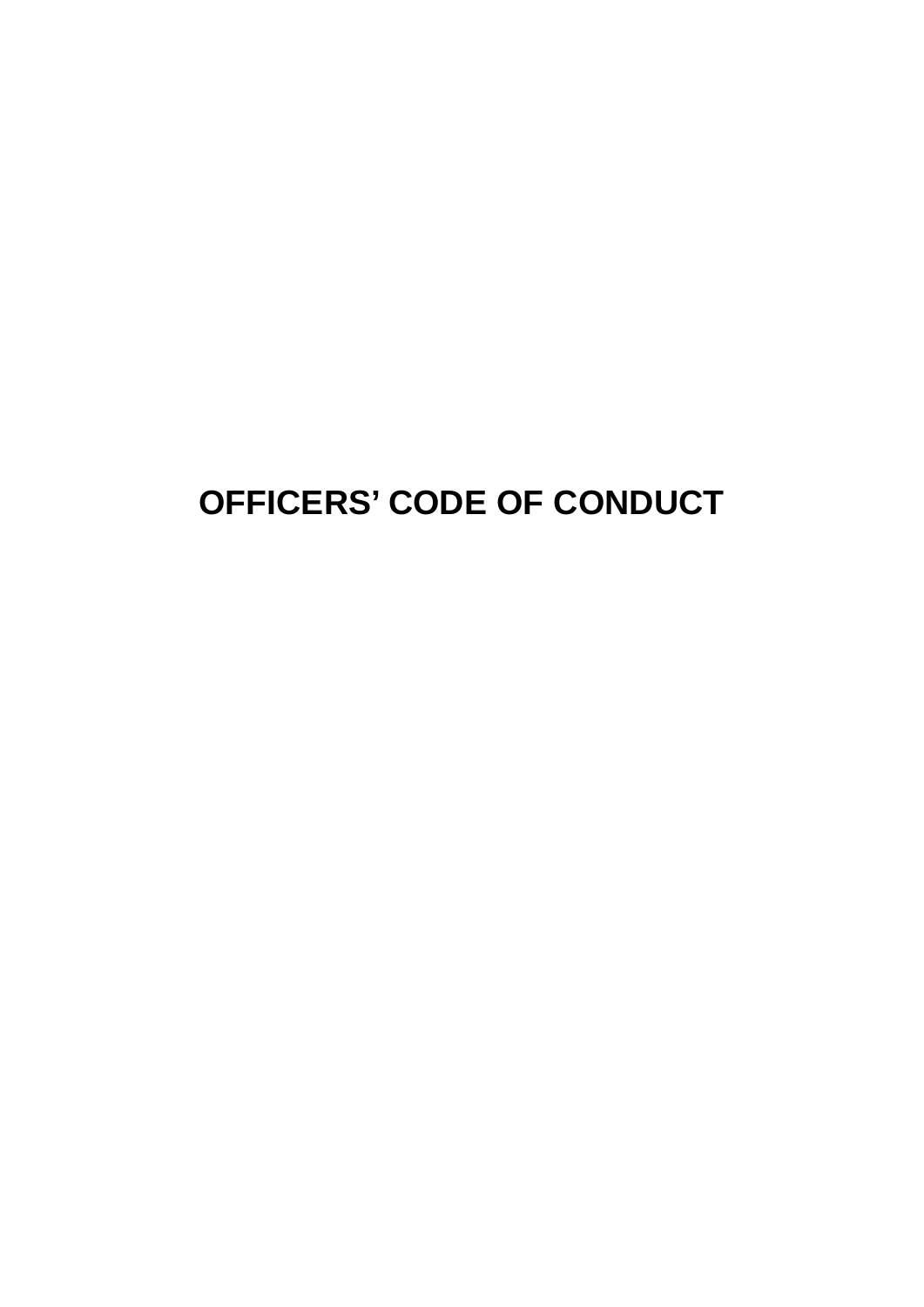**NOTE:** The current Kirklees document follows. This consists of:

- Gifts, Hospitality and Personal Conduct: Guidelines. This summarises officers' obligations with respect to such matters.
- Personal Conduct. Code of Guiding Principles for Employees. This sets out obligations in more detail.

The Secretary of State intends to introduce a national code at some time.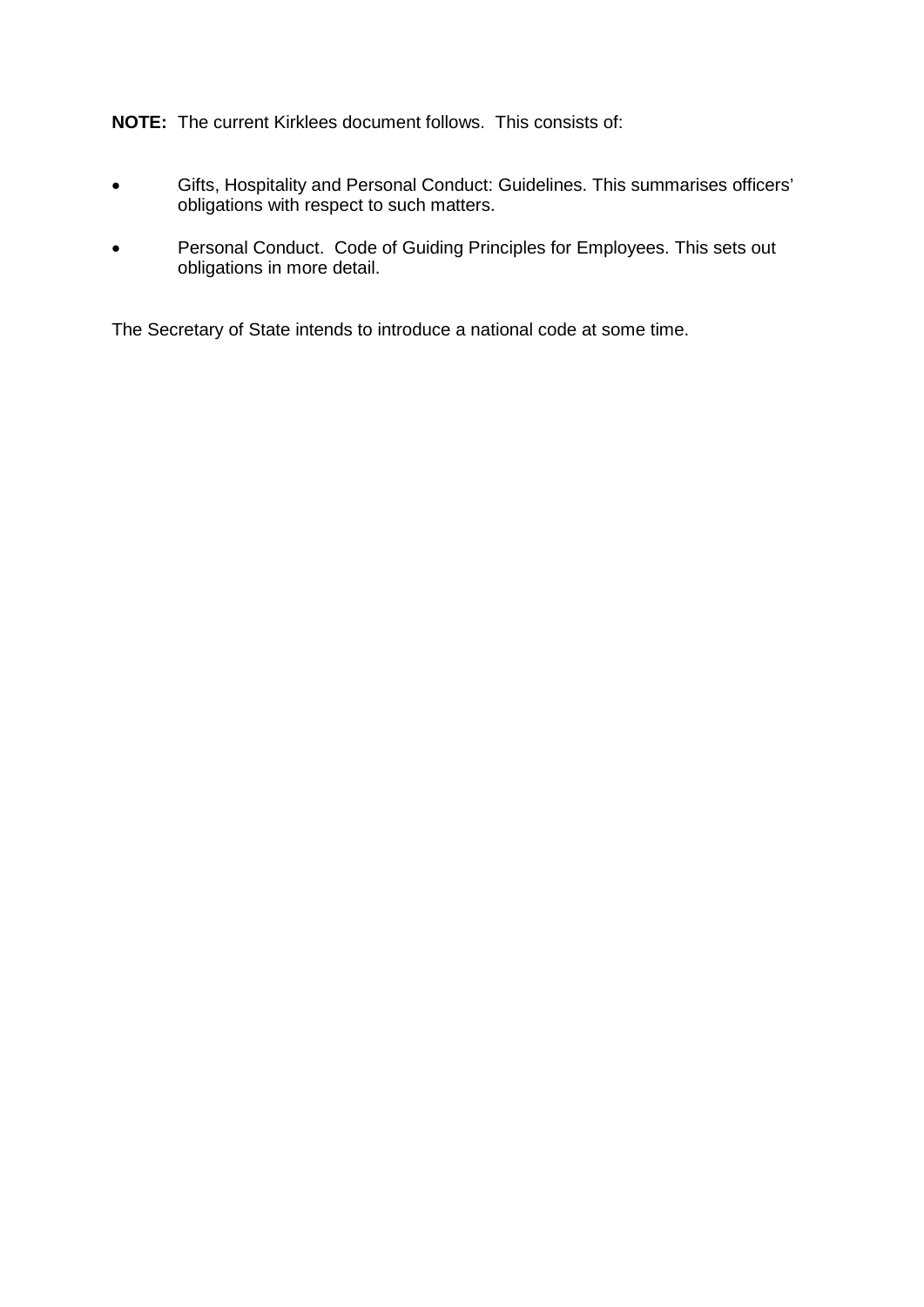# **Gifts, Hospitality & Personal Conduct: Guidelines**

#### **1. Introduction**

- 1.1 This is a summary of the Council's rules and policies relating to the receipt by Council employees of gifts, hospitality and other matters of personal conduct, established by the Council's Standing Orders and Financial Regulations, Local Conditions of Service and Personal Code of Conduct.
- 1.2 Copies of these documents are available from your Head of Service or Personnel Officer.

#### **2. Acceptance of Gifts and Hospitality**

- 2.1 The Prevention of Corruption Acts 1889 and 1916 make it an offence for any employee to accept any gift or consideration as an inducement or reward for: -
	- 2.1.1. Doing, or refraining from doing, anything in their employment capacity.
	- 2.1.2 Showing favour, or disfavour, to any person in their employment capacity.
- 2.2 Any money, gift or consideration received from a person or organisation holding or seeking to obtain a contract with the Local Authority will be deemed to have been received corruptly. Section 117(2) of the Local Government Act 1972 makes it an offence for anyone to accept any fee or reward whatsoever other than their normal remuneration. This is in addition to any disciplinary action that may be taken by the Authority.
- 2.3. It is best to err on the side of caution and, if in doubt, consult with your Head of Service or Nominated Officer. Under no circumstances should a gift or concession of any sort be accepted where this could be construed as a reward for services rendered.
- 2.4. There are rules / procedures entitling you to claim certain expenses and allowances in connection with your employment. These rules must be strictly observed.

## **3. Gifts**

3.1. The receipt of personal gifts arising through your official duties must be strongly discouraged. Nothing must be done which could be construed as the acceptance of a gift for services rendered.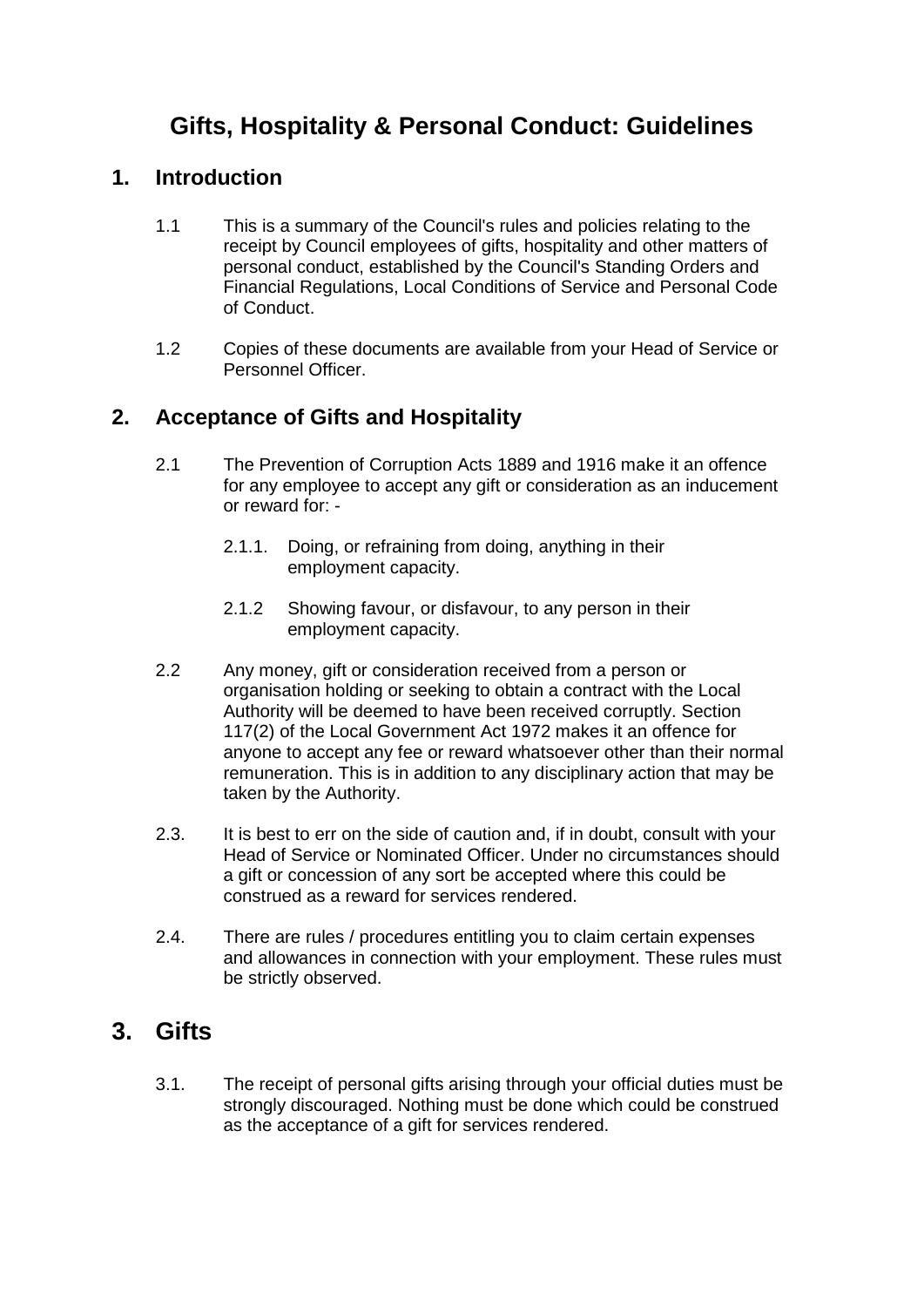- 3.2. All gifts received, without exception, must be recorded in your Services, Gifts and Hospitality record.
- 3.3. Unless your Head of Service indicates otherwise, by written instruction;
	- 3.3.1. Items other than those of token value (i.e. more than £10.00) from companies and individuals must be handed to your Head of Service (for return to the donor, use by the Council, or charitable gift).
	- 3.3.2. Items of token value (£10.00 or less) from companies and individuals (except as below) including all marketing items (pens, calendars, diaries, mugs etc) may be used in the work environment.
	- 3.3.3. Items of token value (£10.00 or less) from personal clients with whom the Council has a welfare or caring relationship may be retained (total must not exceed £10.00 per annum per donor).
	- 3.3.4. Gifts received from other parts of the Council, and other public bodies including complementary tickets to events, must also be recorded.

## **4. Hospitality (Meals, Alcoholic Drink)**

- 4.1. Hospitality received (or given) must be appropriate to the circumstances, incidental to the occasion and justifiable.
- 4.2. All hospitality received (except for tea, coffee or similar beverages, cakes or biscuits) must be recorded in your Service's Gift and Hospitality record.
- 4.3. This relates to hospitality received from individuals, companies, suppliers, contractors, other parts of the Council, and other public bodies.
- 4.4. This should include all meals, entertainment, accommodation and travel received from and paid for by a third party (see 4.3 above).
- 4.5. Meals paid for by the Council as part of a fee for training courses or conference or directly by the Council for official meetings (including meal allowances) are not classed as 'hospitality' and do not need to be recorded.

#### **5. Personal Conduct**

5.1. Other Work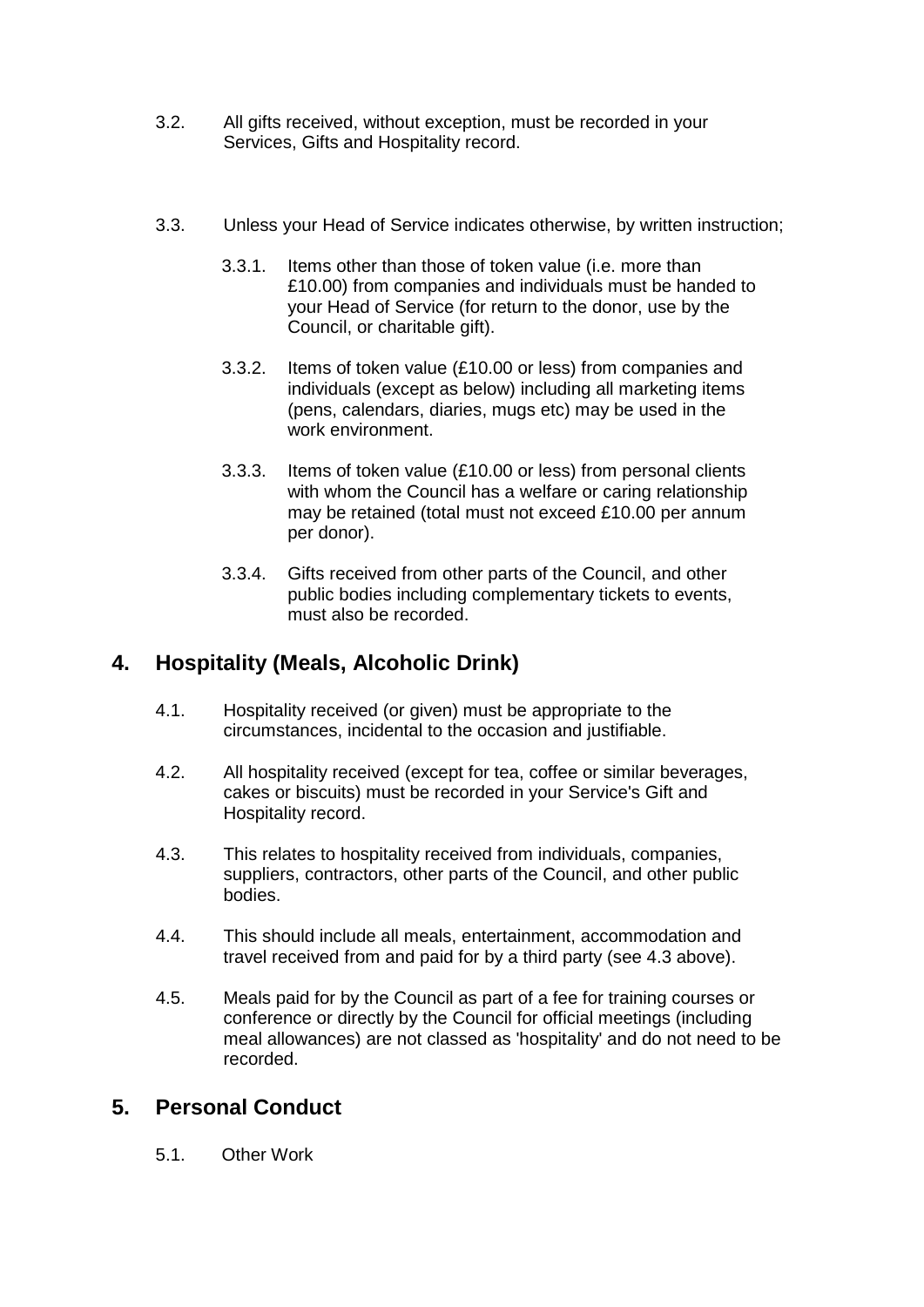- 5.1.1 Unless your Head of Service indicates otherwise in writing, you must declare / seek written permission in respect of any other paid work.
- 5.2. Interests and Relationships
	- 5.2.1 You must declare to your Head of Service (and the Committee Services Manager) if you have a financial interest in any Council supplier or contractor (not just those within your Service area). You should also make a declaration if close friends or relatives have contractual relationships with the Council, or more particularly where your Service area, or section/department has dealings with such a supplier or contractor.
	- 5.2.2 Declarations should also be made where you are active within, or have a close personal interest in a charity. voluntary organisation, club, society, or similar which has a business relationship with the Council, or is a recipient of grants, or other forms of assistance from the Council.
- 5.3. Secret Organisations
	- 5.3.1 If you are to take part in a recruitment and selection, or disciplinary, process, you must declare to the Committee Services Manager if you are a member of a Secret Organisation.
- 5.4. Media Activities
	- 5.4.1 If you undertake any public speaking, lecturing or similar activities as part of your official duties any fees received belong to the Council.
	- 5.4.2. Where paid leave of absence is granted, half of the fee must be passed to the Council.
	- 5.4.3. Fees may be retained in full if the activities are carried out in your own time.
	- 5.4.4. In all instances you must seek approval from your Head of Service.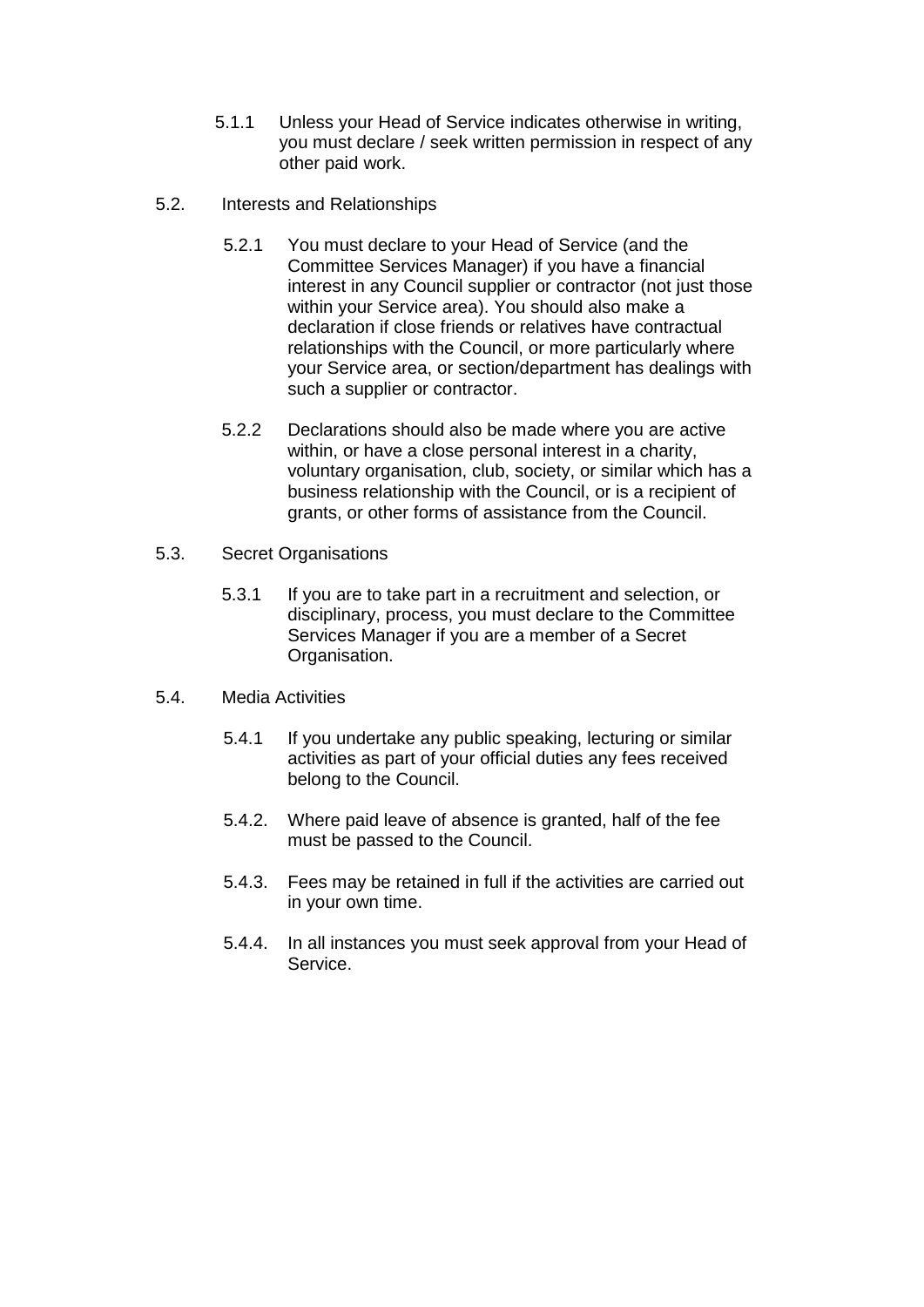# **Personal Conduct**

# **Code of Guiding Principles for Employees**

#### **Introduction**

Employment in the Local Governments Service makes strong demands on all employees in respect of conduct, integrity, credibility and loyalty. With these exacting – but vital demands placed on employees, it is considered that a Code of Guiding Principles should be adopted. The Code is designed solely to assist and guide **ALL** employees in their endeavour to meet these demands in their dealings with the public and is in no way intended to reflect any lack of confidence in their honesty or integrity.

#### **1. Definition of Conduct**

- 1.1 All employees of Kirklees Metropolitan Council should exercise the greatest care in their relationship with the general public and with all with whom the Council do business. The Code is designed to offer advice and safeguards to employees and to ensure high standards of conduct.
- 1.2 The Council expects from its employees the highest standard of integrity and conduct. It is not enough that you should maintain these standards, you must at all times avoid occasion for suspicion or the appearance of improper conduct. An employee's off-duty hours are their own personal concern but common sense and judgement should be exercised to ensure that:
	- i) You are able to give your allegiance to your employer.
	- ii) Your duty to your employer is not subordinated to your private interests.
	- iii) You avoid putting yourself in a position where your duty and your private interests conflict.
	- iv) Your private activities do not bring discredit to your employer in the services provided.
	- v) If you occupy a politically restricted post, you will not be able to take part in political activities as detailed within the provisions of the Local Government and Housing Act 1989. An appeals procedure does, however, provide for postholders, other than Chief and Deputy Chief Officers, to seek exemption by an Independent Adjudicator.
- 1.3 The public is entitled to demand of any Local Government employee conduct of the highest ethical standard, and public confidence in their credibility and integrity would be shaken should the least suspicion, however ill-founded arise, that they could in any way be influenced by improper motives.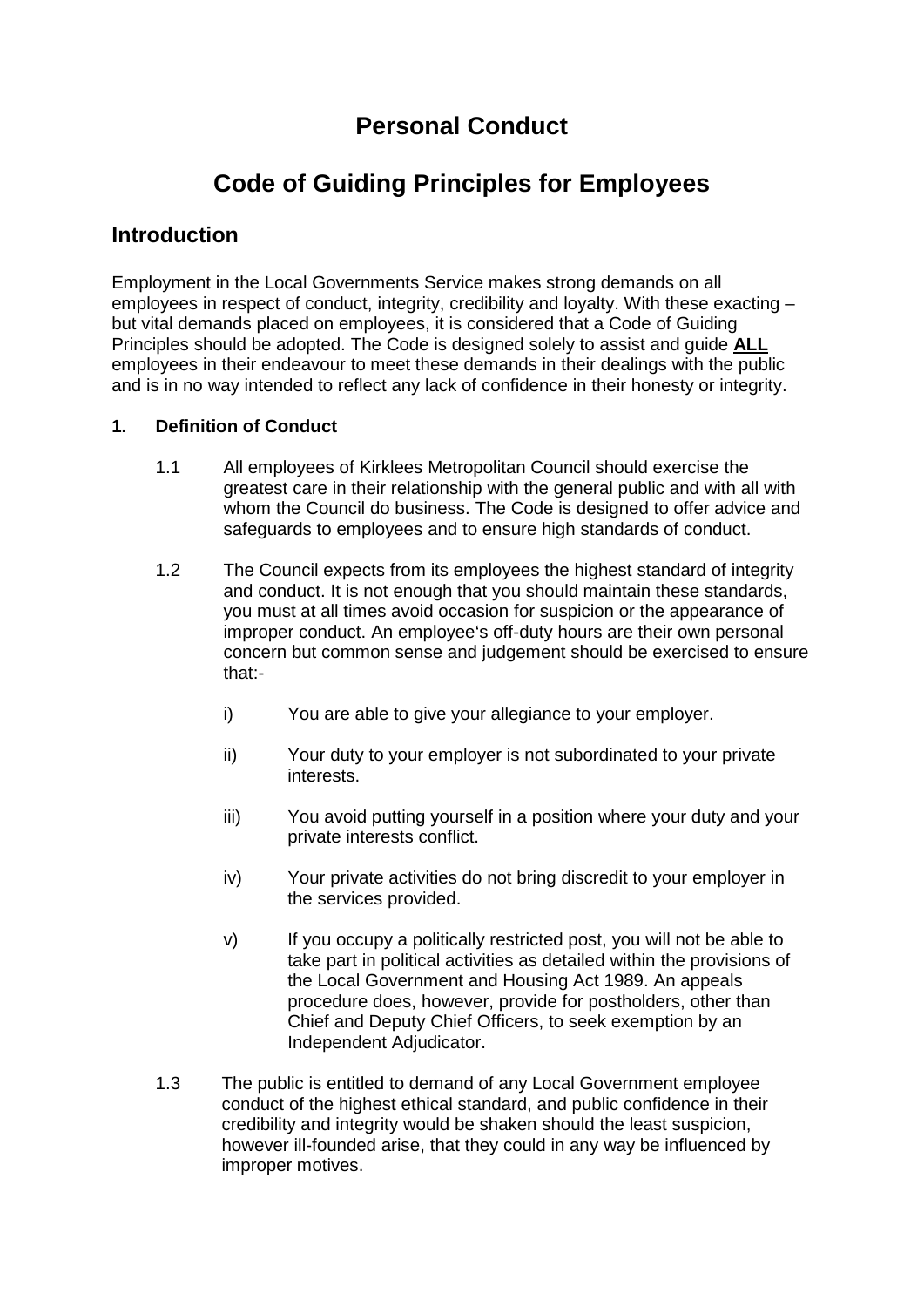1.4 In an attempt to provide some general advice to individual employees, considering personal conduct, the following should be noted:

#### **Obligations of Employees**

The Contract of every employee contains a number of implied obligations. One of the principle duties of employees is "to act in good faith", which includes important matters such as the duty to be honest, the duty not to make a secret profit, and the duty not to disclose confidential information.

Of particular relevance is the duty not to act to the detriment of an employer – an employee must not act in such a way as to harm the interests of the employer. All employees, therefore, even if there are no references to conduct in their expressed Conditions of Service, must pay due regard to their Common Law obligations.

#### **Outside Work**

For APT & C Staffs, there is specific reference to the matter of outside work in the National Scheme and Conditions of Service:-

"An Officer's off-duty hours are his personal concern, but he should not subordinate his duty to his private interests or put himself in a position where his duty and his private interests conflict. The employing Authority should not attempt to preclude officers from undertaking additional employment, but any employment must not, in the view of the Authority, conflict with or react detrimentally to the Authority's interests, or in any way weaken public confidence in the conduct of the Authority's business". (Paragraph 70b).

"Officers above Scale 6 shall devote their whole time services to the work of their Council and shall not engage in any other business or take up any other additional appointments without the expressed consent of the Council". (Paragraph 71).

The "expressed consent of the Council", referred to in Paragraph 71, so far as Kirklees is concerned, has meant, in practice, the decision of the appropriate Head of Service.

It is the intention of the Council that the principles, inherent in Paragraphs 70b and 71, shall apply to all its employees.

#### **2. Disclosure of Interest in Contracts**

- 2.1 If it comes to your knowledge that a contract in which you have any financial interest has been, or is proposed to be entered into by the Council, you must inform your Head of Service of the fact in writing as soon as practicable. This is a requirement of Section 117 of the Local Government Act 1972.
- 2.2 As a further safeguard and in the same circumstances, if an employee has family links with any firm having business with the Council it would be prudent to make a declaration. In general, any personal interest should always be declared which may impinge or might reasonably be deemed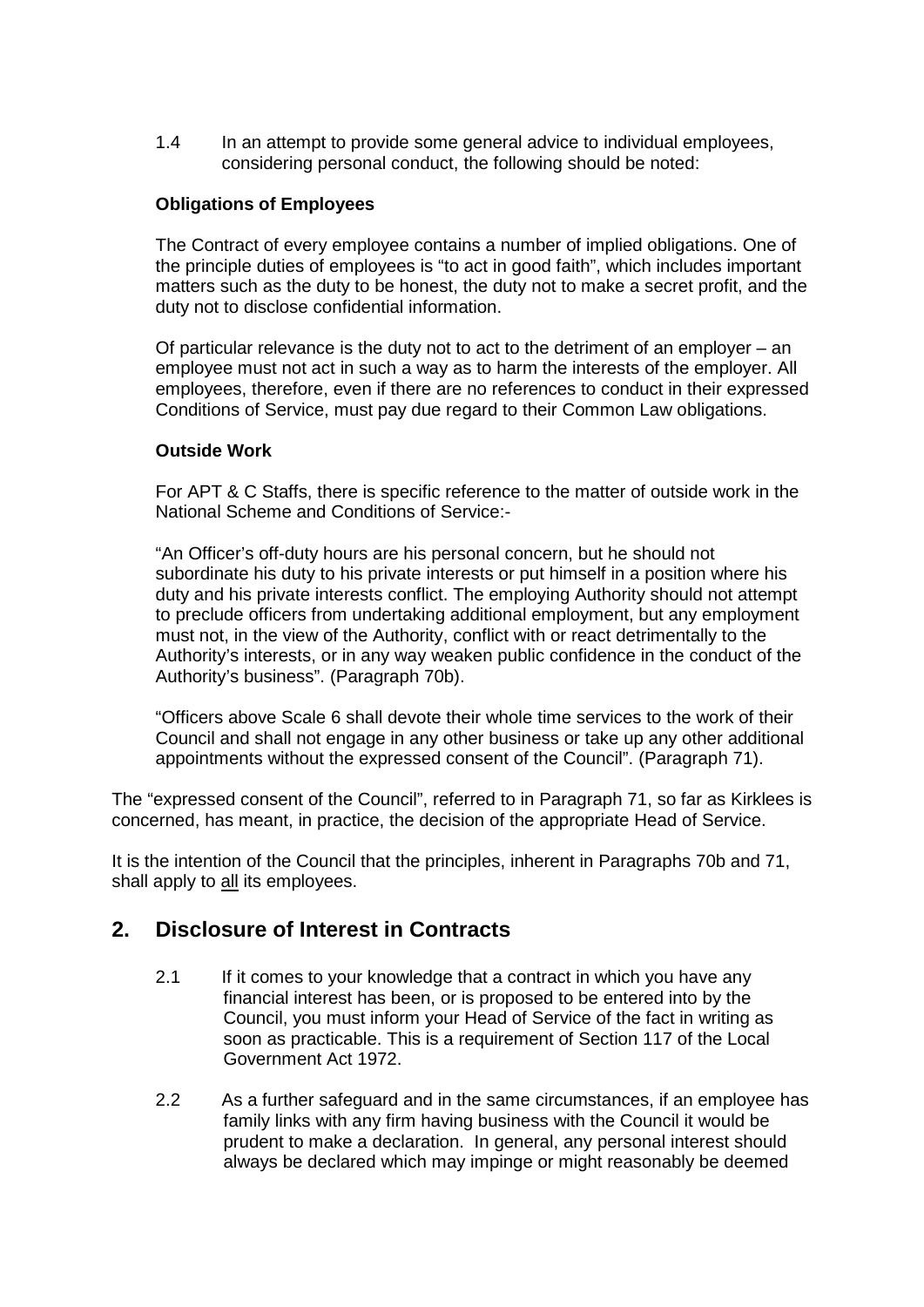by others to impinge on an employee's impartiality/integrity in any matter relevant to their duties.

#### **3. Other Employment – Conflict of Interest**

Staff at all levels are required to avoid getting into a position of conflict by undertaking outside work. It is considered that a conflict of interest arises where an employee is to be paid by a member of the public or any outside organisation for work, which is in any way directly or indirectly connected with the scope of their official duties or that of their Section. This must be construed widely. A conflict may arise where an employee engages in activities, paid or unpaid, which would conflict with their official duties.

- 3.1 Staff carrying out outside work must not undertake assignments, which could result in the slightest suspicion that their private clients might receive preferential treatment in dealings with the Council.
- 3.2 An exception to this would be work either on the employee's own behalf or for someone where "a close personal relationship" is involved (as defined in the Local Conditions of Service). In such cases, the employee involved shall declare an interest and take no part whatsoever in any negotiations, recommendations or decisions on behalf of the Authority with regard to such outside work. It will be incumbent upon the employee to ensure that his/her role in the matter remains that of an ordinary member of the public. Disciplinary action, including the possibility of dismissal, may be taken in cases of non-declaration of interest.
- 3.3 It is likely that, where an employee will be acting as a consultant or agent on behalf of a client in dealings with Local Authorities, work involving dealings with Kirklees Metropolitan Council will not be acceptable. For example, Architects, Planners, Engineers or Environmental Health Officers etc, should not prepare for payment plans or other documents in connection with applications for planning permission, building consent, or in connection with an application for an improvement grant for a third party.
- 3.4 Even where the work itself does not have direct implications for the Council, for example when an Architect prepares plans for a client for submission to another Local Authority, due regard must still be given to any possible dealings the client may also have with this Authority; it would be inappropriate for an Architect to act for a builder, who also submitted planning applications to Kirklees.
- 3.5 During the normal course of events, as long as the outside work is unlikely to have any prejudicial effect to the Council's Administration, authorisation will be granted to the employee.
- 3.6 It is imperative for employees to understand Disciplinary Action including dismissal, may be taken in non-declaration/conflict of interest, after the Head of Service has stated in writing the particular arrangements to apply within a Service Area.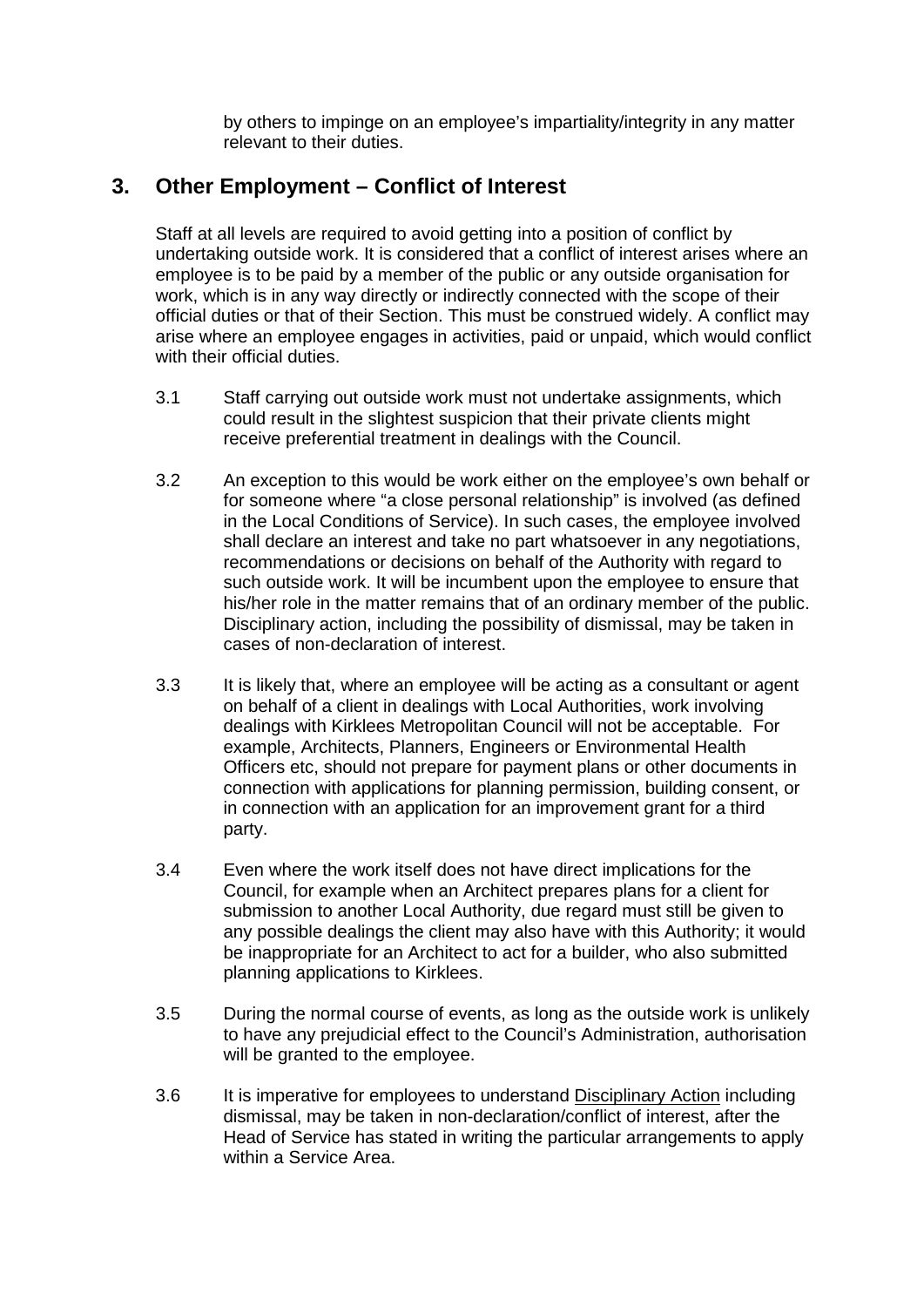## **4. Use of Confidential Information**

- 4.1 Certain information, available to many employees, is of a confidential nature and must not be disclosed without authority, to do so is an offence warranting disciplinary action under the Council's disciplinary procedure.
- 4.2 An employee should report immediately to their Line Manager or Head of Service any instance where an unauthorised person seeks to obtain confidential information and most particularly where an inducement is offered. The latter is a criminal offence.
- 4.3 Some Service Areas deal extensively in matters of a confidential nature. Such information should never be disclosed, except to someone, who has a right to, or a duty to receive that information or who has written authority of the person to whom it relates. Employees should be extremely circumspect in dealing with any enquiries about personal information relating to members of staff, Councillors, or members of the public. The enquirer's right to a duty to have information should be checked and special care should be taken with telephone calls where an enquirer claims to have a right to the information. It is usually wise, unless the caller is known, to note the enquiry and to telephone back to the official address of the organisation with the necessary information.
- 4.4 Where an employee (of any grade) has access to confidential information, which may be of value to a competitor, for example contract documents relating to compulsory competitive tendering, any work undertaken for existing or potential competitors will conflict with the Authority's interest and should not be undertaken.
- 4.5 Employees must not use official information for personal gain, financial or otherwise, at any time.
- 4.6 Any employee wishing to take part in outside activities, which involves the disclosure of official information, should, in their own interest, consult and obtain the prior authority of their Head of Service/Executive Director.
- 4.7 The following rules apply to contacts with the media, speeches, lectures etc or publication of books or articles.
	- a) There must be no disclosure of information, which would otherwise not be available to the public. Paragraph 72 of the Purple Book states, "no Officer shall communicate to the public the proceedings of any Committee Meeting etc, nor the contents of any document relating to the Authority unless required by law or expressly authorised to do so". This principle is intended to apply to all employees of the Council.
	- b) There should be no critical discussion of matters of local current or potential political controversy other than where it is approved as part of the employee's role or permission has been granted to respond/explain Council policies. Remember you are a public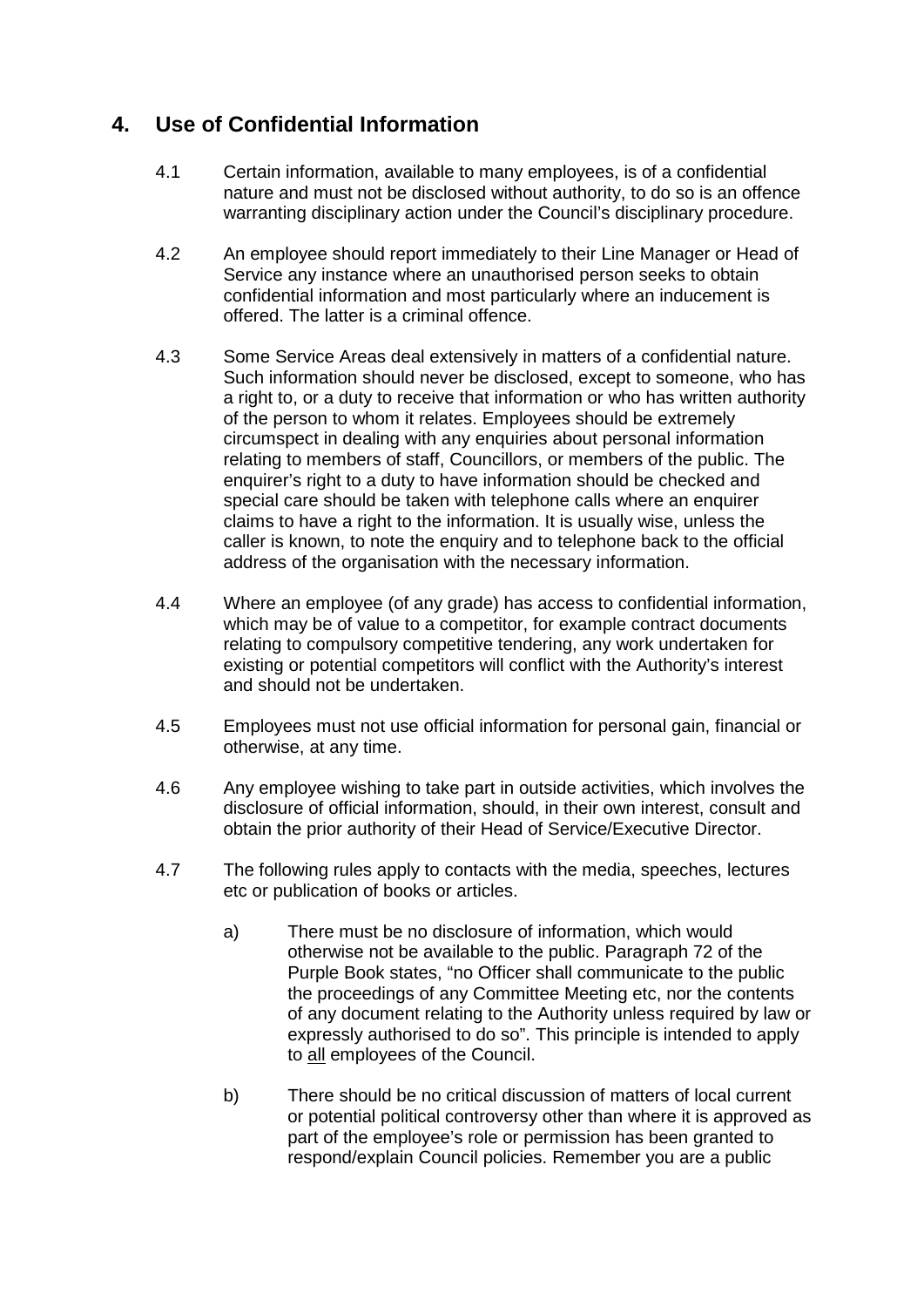servant and the fist duty of all Local Government employees is to show loyalty to the Local Authority, which employs them.

- c) Confidential advice/reports given to elected Members must not be disclosed.
- d) Contact with the media should occur only with authorisation of a Head of Service or Nominated Officer.
- 4.8 An employee leaving the Authority is advised to seek advice as to whether possession of information could lead to possible gain in a new employment.

#### **5. Volume of Work**

- 5.1 A common problem with outside work is that the amount being undertaken by an employee can grow to such an extent that it begins to interfere with Council work. Any employee found undertaking private work in the Authority's time will be subject to disciplinary action, including the possibility of dismissal.
- 5.2 In other circumstances the conflict between private interest and duty to the Authority may not be as direct as this. For example, an employee may be so tired by undertaking two or more jobs that time-keeping is impaired, sickness absence increases, or performance at work becomes unsatisfactory.

All employees should determine their private workloads with the above factors in mind and should note that the Authority is entitled to monitor a person's performance in their job, on a formal basis, if necessary and take action to ensure the satisfactory standards are met.

5.3 Employees shall give an indication of the estimated private workload when seeking approval from the appropriate Head of Service. Where a Head of Service is of the opinion that the proposed workload is plainly excessive, the consent may be given only subject to agreed restrictions. In all cases, the Heads of Service will have the right to monitor the private workload and review the approval.

#### **6. Use of Council Facilities**

- 6.1 Employees must not undertake private work on Council premises, at any time, regardless of whether an employee is on or off duty.
- 6.2 The telephone shall not be used for private business whether for out-going on in-coming calls, at any time, regardless of whether an employee is on or off duty.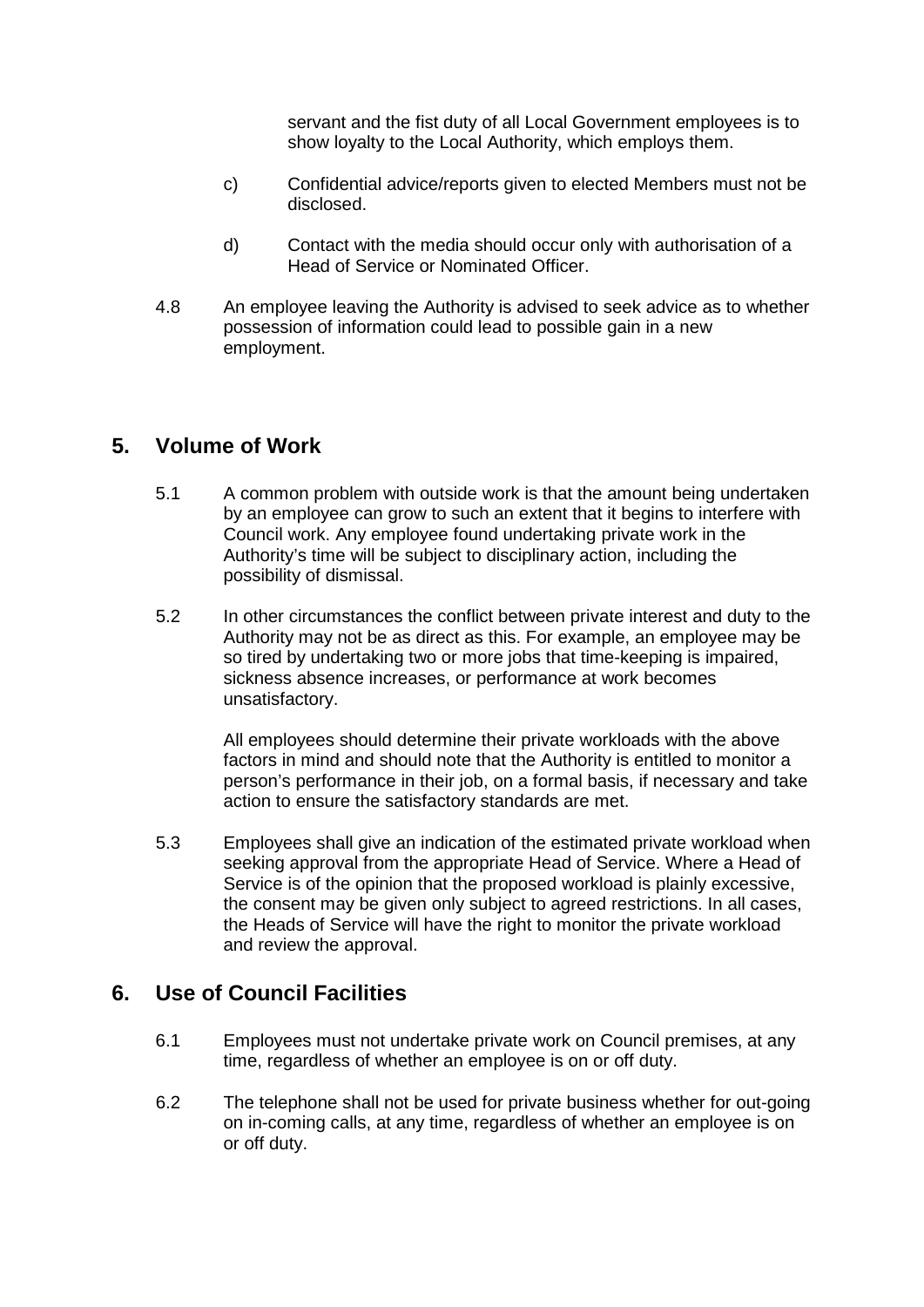- 6.3 Council equipment and materials shall not be used for private purposes under any circumstances.
- 6.4 Employees carrying out outside work must not involve other members of staff except by mutual agreement and in their own time. For example, in no circumstances should personal typing be undertaken in office hours, and employees must not put under any pressure Secretaries and Typists to provide such a service. Any member of staff, who makes a request for typing to be undertaken in normal office hours is committing a disciplinary offence.
- 6.5 Employees must not meet private clients on Council premises at any time, even when the employees concerned are in their own time, nor must the Council's name or title be used in connection with private work. Employees must not give Council telephone numbers for contacting them, or use them on letter headings etc, in connection with private work.
- 6.6 Disciplinary action, including the possibility of dismissal, will be taken in cases of misuse of Council facilities.

#### **7. Recording Work**

- 7.1 It is in the interest of all employees to record information about outside work. It is not infrequent for allegations to be made by members of the public that an employee is working privately during office hours – it can be difficult for them to appreciate the flexi-time scheme.
- 7.2 Records of the time, place and date of hours worked, meetings attended, etc, will be required to enable the Council to refute such allegations and preserve its integrity. Consent for any employee will be conditional on keeping records (of reasonable information), to the satisfaction of the appropriate Head of Service or Nominated Officer.

#### **8. Means of Obtaining Work**

8.1 A Local Government employee's work often generates a large number of contacts both with colleagues and members of the public. In either case, "touting" for business will be regarded by the Authority as wholly unacceptable conduct. Disciplinary action, including the possibility of dismissal, may be taken if this occurs.

#### **9. Acceptance of Gifts and Hospitality**

- 9.1 The Prevention of Corruption Acts 1889 and 1916 make it an offence for any employee to accept any gift or consideration as an inducement or reward for:
	- a) Doing, or refraining from doing anything in their employment capacity.
	- b) Showing favour or disfavour to any person in their employment capacity.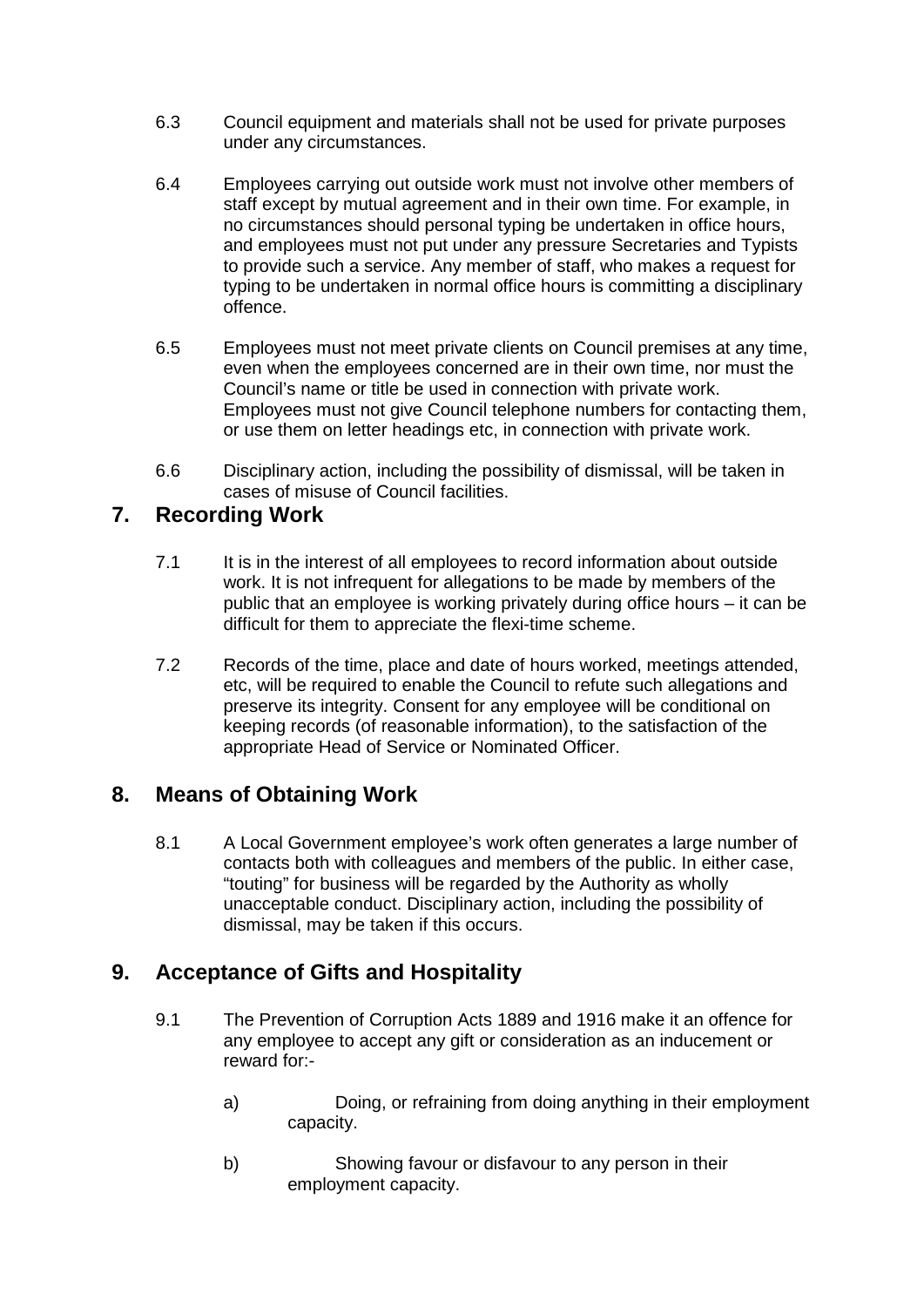- 9.2 Any money, gift or consideration received from a person or organisation holding or seeking to obtain a contract with the Local Authority, will be deemed to have been received corruptly. Section 117(2) of the Local Government Act 1972 makes it an offence for anyone to accept any fee or reward whatsoever other than their normal remuneration. This is in addition to any disciplinary action which may be taken by the Authority.
- 9.3 It is best to err on the side of caution and, if in doubt, consult with your Head of Service or Nominated Officer. Under no circumstances should a gift or concession of any sort be accepted where this could be construed as a reward for services rendered.
- 9.4 There are rules / procedures entitling you to claim certain expenses and allowances in connection with your employment. These rules must be strictly observed.

#### **10. Granting of Approval for Outside Work**

- 10.1 In granting an application, the appropriate Head of Service or Nominated Officer may place such restrictions upon it as are deemed necessary to safeguard the interests of the Council as an employer.
- 10.2 Further restrictions may be imposed or the approval reviewed, at the sole discretion of the Head of Service or Nominated Officer, should the need arise.
- 10.3 If, following review, the approval is to be withdrawn, the Council will not be liable for any costs incurred by the employee concerned, but a reasonable "winding down" period will be negotiated.
- 10.4 Approval relates only to the particular employment within a particular Service Area, in which the individual is engaged at the time of the application. If the employee transfers or is promoted within that Service Area or elsewhere, fresh approval must be sought.

#### **11. Procedure**

- 11.1 Employees shall apply for approval to carry out outside work on form PW1. (An example of this form appears on Page 8 of this document).
- 11.2 The Head of Service or Nominated Officer may request any information they consider necessary to ensure that there will be no conflict of interests.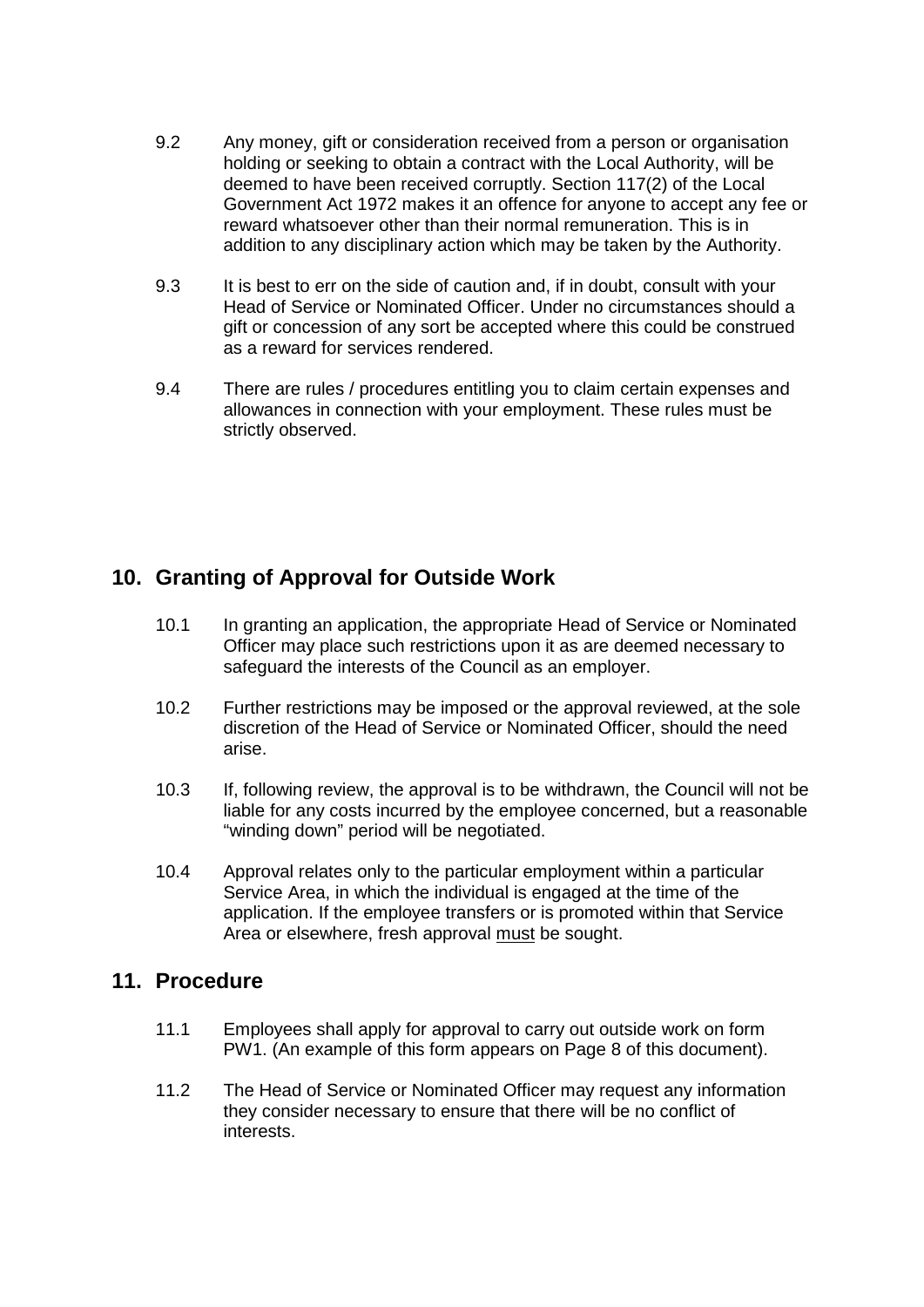- 11.3 The Head of Service or Nominated Officer will discuss any proposed restrictions with the employee concerned and approval will not be granted until agreement is reached in respect of any such restrictions.
- 11.4 If approval is granted, the employee will be required to record information about the outside work to enable it to be monitored; the range of information to be agreed with the Head of Service or Nominated Officer.
- 11.5 The bases on which the approval has been granted will be subject to a review, normally on an annual basis, but it will also be made clear that the approval may be withdrawn at any time by the Head of Service or Nominated Officer, if there is good reason to do so (e.g. Extension of C.C.T. to a particular Service).
- 11.6 Employees must ensure they will not be infringing any general restrictions operating within their Service Area. They must also check whether any of the areas of activity, in which they are engaged, has been the subject of a ban on private work, regardless or grade or employment category.

### **12. Right of Appeal**

12.1 Any employee, who wishes to dispute the decision of Head of Service or Nominated Officer in relation to outside work, for example, where approval has either been refused or withdrawn, may raise the matter through the Council's agreed Grievance and Disputes Procedure.